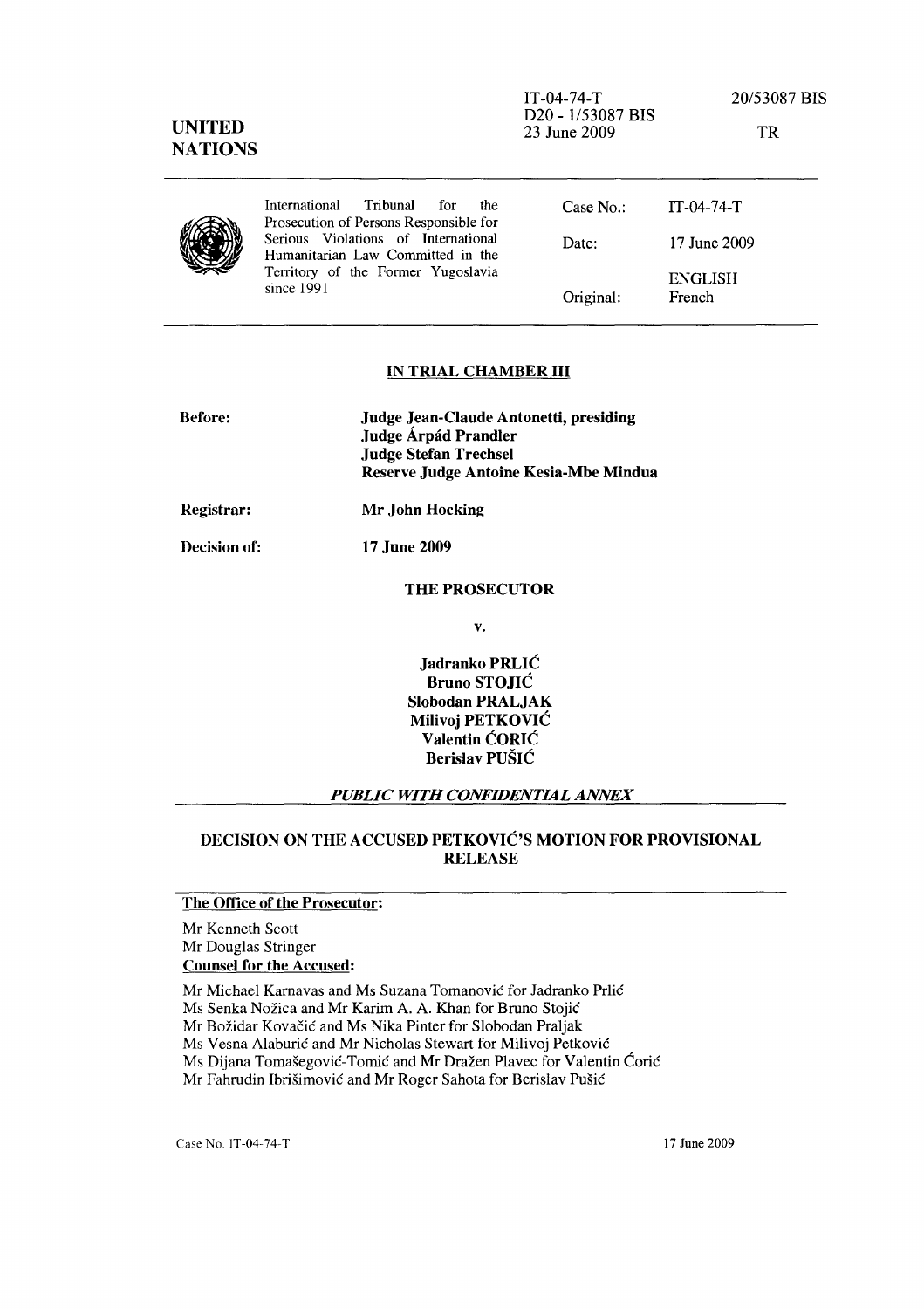#### **I. INTRODUCTION**

1. **TRIAL CHAMBER III** ("Chamber") of the International Tribunal for the Prosecution of Persons Responsible for Serious Violations of International Humanitarian Law Committed in the Territory of the Former Yugoslavia since 1991 ("Tribunal") is seized of a motion for provisional release from the Accused Milivoj Petković ("Accused Petković"), filed confidentially by Counsel for the Accused Petković ("Petković Defence") on 22 May 2009, to which four confidential annexes are attached.

## **II. PROCEDURAL BACKGROUND**

2. On 22 May 2009, the Petkovic Defence confidentially filed the "Motion of Milivoj Petkovic for Provisional Release During 2009 Summer Recess" ("Motion"), with four confidential annexes, in which it requests, for humanitarian reasons, the provisional release of the Accused Petkovic to the Republic of Croatia for as long a period as possible between 17 July 2009 and 16 August 2009.<sup>1</sup>

3. With the oral decision on 27 May 2009, the Chamber granted the Office of the Prosecutor ("Prosecution") extended leave to reply by 5 June 2009.<sup>2</sup>

4. On 5 June 2009, the Prosecution confidentially filed the "Prosecution Consolidated Response to the Stojic, Petkovic and Pusic Applications for Provisional Release During the 2009 Summer Recess" ("Response"), in which the Prosecution objected, *inter alia,* to the provisional release of the Accused Petkovic and requested that, should the Chamber order the provisional release of the Accused Petkovic, the Chamber grant a stay of this decision until the Appeals Chamber rules on the appeal that the Prosecution intends to file against this decision. $3$ 

<sup>&</sup>lt;sup>1</sup> Motion, paras. 33 and 34.

 $2$  Transcript in French ("T(F)"), 27 May 2009, p. 40819, private session;

<sup>]</sup> Response, *see* notably paras. 44 and 45.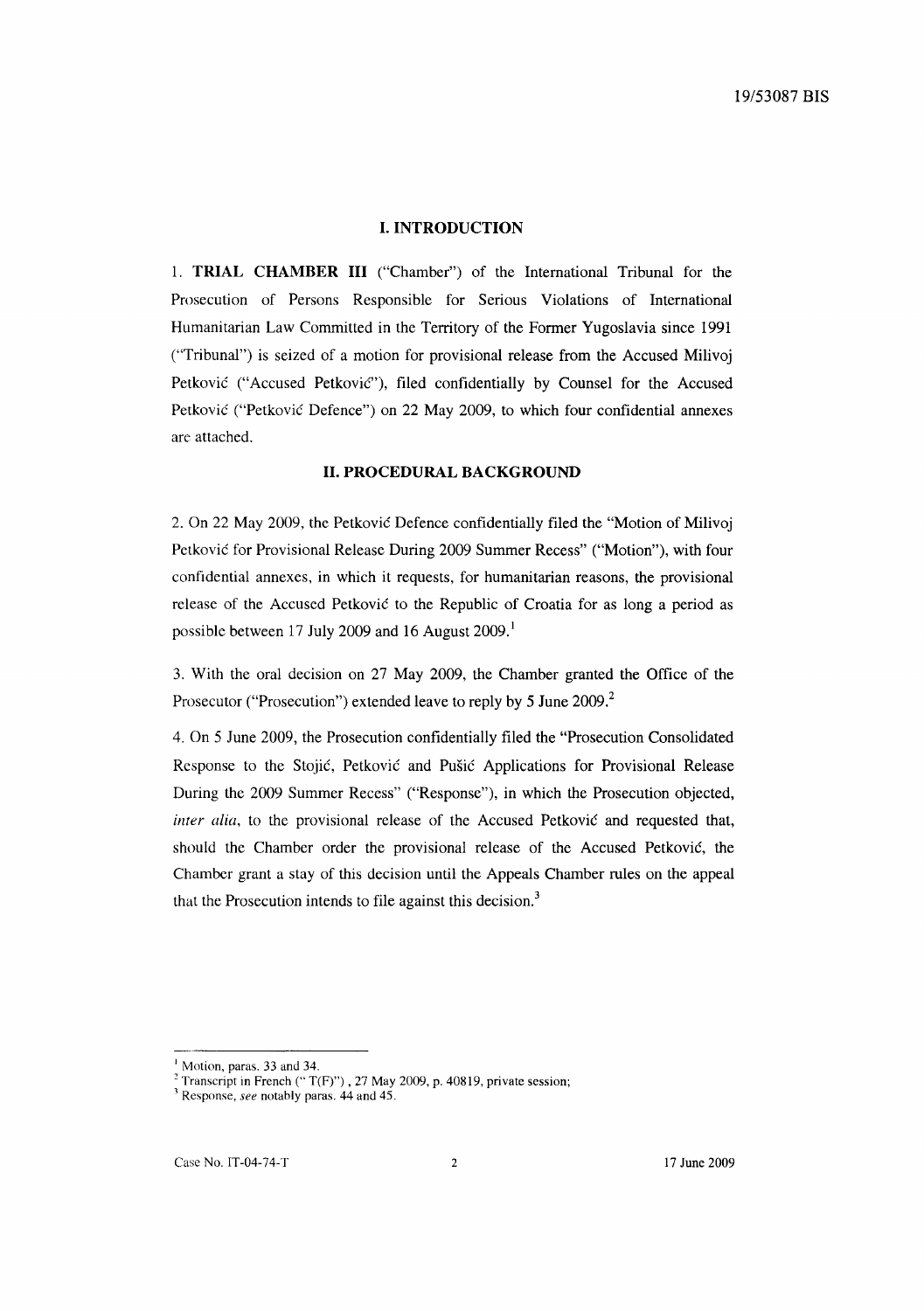5. On 12 June 2009, the Minister of Foreign Affairs of the Kingdom of the Netherlands sent a letter to the Tribunal indicating that he did not object to the provisional release of Milivoj Petkovic.

# **III. APPLICABLE LAW**

6. Rule 65 (A) of the Rules of Procedure and Evidence ("Rules") stipulates that once detained, an accused may not be released except by an order of a Chamber. In accordance with Rule 65 (B) of the Rules, the Chamber may order a provisional release only after giving the host country, and the state to which the accused seeks to be released, the opportunity to be heard and only if it is satisfied that the accused will appear for trial and, if released, will pose no danger to any victim, witness or other person.

7. [n accordance with the established case-law of the Tribunal, the decision to grant or deny provisional release pursuant to Rule 65 of the Rules stems from the discretionary power of the Chamber.<sup>4</sup> In order to determine if the conditions laid out in Rule 65  $(B)$ of the Rules have been met, the Chamber must take into consideration all the relevant factors which a reasonable Trial Chamber would have been expected to take into account before coming to a decision.<sup>5</sup> The Chamber must then provide a reasoned opinion for its decision on this matter.6 The relevance of the presented material and

<sup>&</sup>lt;sup>4</sup> The Prosecution v. Jovica Stanišić and Franko Simatović, Case No. IT-03-69-AR65.4, "Decision on Prosecution Appeal of Decision on Provisional Release and Motions to Present Additional Evidence Pursuant to Rule 115", 26 June 2008 *("Jovica Stanišić* Decision"), para. 3; The Prosecutor v. *Milutinovid et al.,* Case No. IT-05-87-AR65.2, "Decision on Interlocutory Appeal of Denial of Provisional Release During the Winter Recess", 14 December 2006 *("Milutinović* Decision"), para. 3; The Prosecutor v. Popović et al., Case No. IT-65-88-AR65.2, "Decision on Defence's Interlocutory Appeal of Trial Chamber's Decision Denying Ljubomir Borovčanin Provisional Release", 30 June 2006, para. 5; *The Prosecutor v. Prlić et al.*, Case No. IT-04-74-AR65.7, "Decision on Prosecution's Appeal from *Décision relative à la Demande de mise en liberté provisoire de l'Accusé Petković Dated* 31 March 2008", 21 April 2008 ("Petković Decision"), para. 5; *The Prosecutor v. Prlić et al.*, Case No. IT-04-74-AR65.8, "Decision on Prosecution's Appeal from *Decision relative* it *la Demande de mise en liberté provisoire de l'Accusé Prlić Dated 7 April 2008", 25 April 2008 ("Prlić Decision of 25 April* 2008"), para. 7.

*The Prosecutor v. Mićo Stanišić*, Case No. IT-04-79-AR65.1, "Decision on Prosecution's Interlocutory Appeal of Mico Stanišic's Provisional Release", 17 October 2005 *("Mico Stanišic* Decision"), para. 8; *Jovica Stanišić* Decision, para. 35; *Petković* Decision, para. 8; *Prlić* Decision of 25 April 2008, para. 10.

r. *Jovica StanWL'Decision,* para. 35; *Petkovic* Decision, para. 8; *Prlic* Decision of 25 April 2008, para. 10; Mićo Stanišić Decision, para. 8.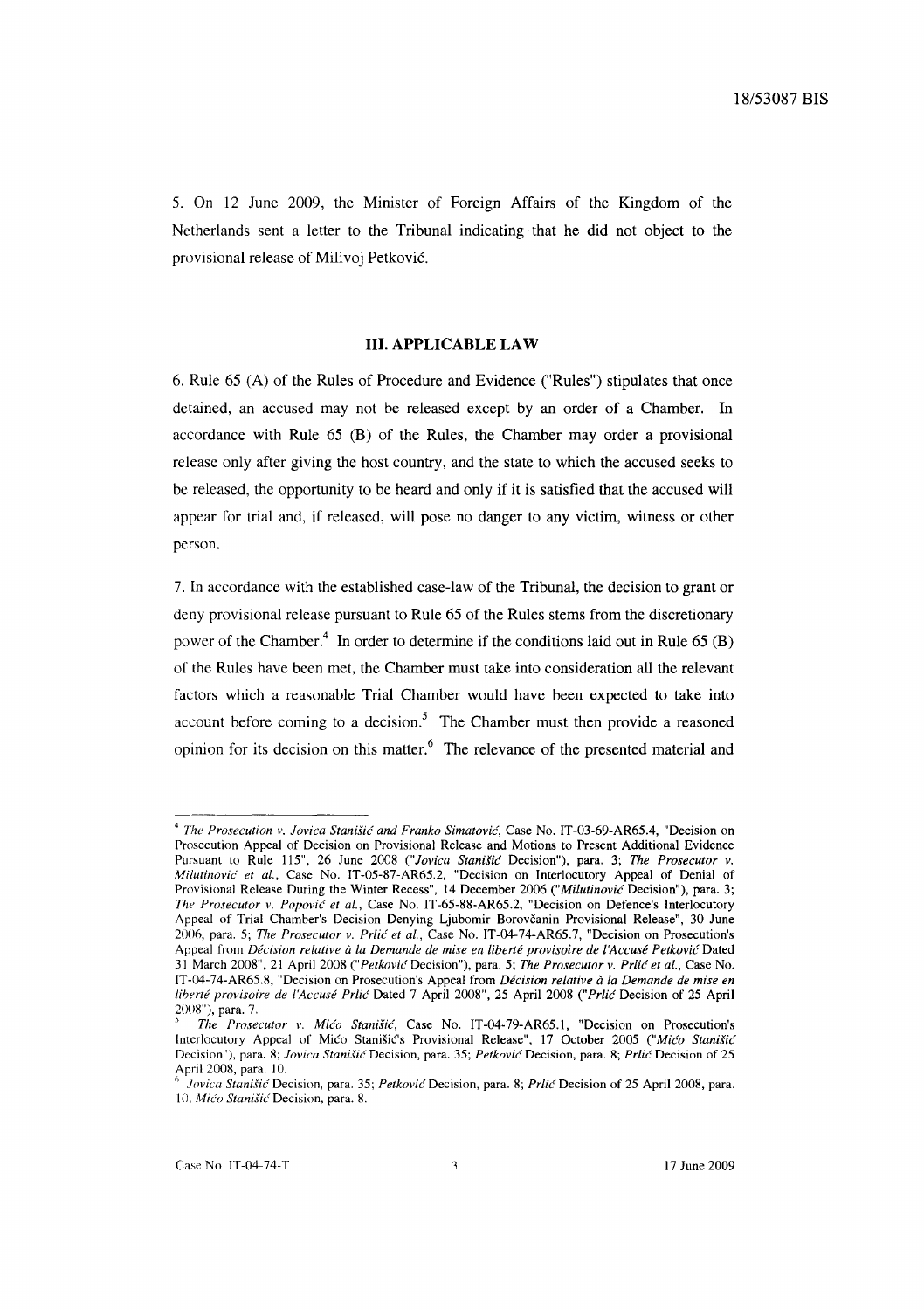the weight to be accorded to it are appraised on a case-by-case basis.? Because it relies first and foremost on the facts in the case, each request for provisional release is examined in the light of the particular circumstances of the accused, as the Appeals Chamber notably recalls in its decision of  $5$  July 2007.<sup>8</sup> The Chamber must examine these circumstances as they are at the time of reaching a decision on the provisional release, but also, as much as can be foreseen, at the time the accused is expected to return to the Tribunal.<sup>9</sup>

8. In accordance with recent Appeals Chamber case-law, the close of the Prosecution case constitutes a significant enough change in circumstances to warrant a renewed and detailed assessment of the risk of flight by an accused.<sup>10</sup> In these circumstances, and even if the Trial Chamber is convinced that sufficient guarantees have been presented, it must only exercise its discretionary power to grant provisional release if sufficiently compelling humanitarian grounds tip the scales in its favour.<sup>11</sup> Consequently, provisional release will only be granted "at a late stage of proceedings, and in particular after the close of the Prosecution case, when sufficiently compelling humanitarian grounds exist to justify the release and, even when provisional release is found to be justified in light of the nature of the circumstances, the length of the release should nonetheless be proportional to these circumstances." 12

9. Nevertheless, in accordance with Appeals Chamber case-law, the Chamber is uniquely suited to assess whether the procedural circumstances, such as, for example,

<sup>7</sup>*jovica Stanish:* Decision, para. 35; *Petkovic* Decision, para. 8; *Prlic* Decision of 25 April 2008, para. 10.

<sup>g</sup>*The Prosecutor v. BoJkovski and Tarculovski* Case No. IT-04-82-AR65.1, "Decision on Johan Tarculovski 's Interlocutory Appeal on Provisional Release", 4 October 2005 *("Tarculovski* Decision"), para. 7; *Jovica Stanišić* Decision, para. 35; *Petković* Decision, para. 7; Jovica Stanišić Decision, para. 35; Petkovic Decision, para. 8; Prlic Decision of 25 April 2008, 25 April 2008, para. 10; *Mico Stanisic*  Decision, para. 8; *The Prosecutor v. Prlic et al.,* Case No. IT-04-074-AR65.14 "Decision on Jadranko Prlic's Appeal Against the 'Décision relative à la demande de mise en liberté proviso ire de l'Accusé Prlic', 9 April 2009", 5 June 2009 *("Prlic* Decision of 5 June 2009"), para. 13.

*<sup>9</sup> jovica StaniJic* Decision, para. 35; *Petkovic* Decision, para. 8; Prlic Decision of 25 April 2008, para. 10, Mićo Stanišić Decision, para. 8.

<sup>10</sup>*The Prosecutor v. Prlic et aI.,* Case No. IT-04-074-AR65.5, "Decision on Prosecution's Consolidated Appeal against Decisions to Provisionally Release the Accused Prlic, Stojic, Praljak, Petkovic and CoriC", II March 2008 *("Prlic* Decision of II March 2008"), para. 20.

<sup>&</sup>lt;sup>11</sup> *Prlić* Decision of 11 March 2008, para. 21; *Prlić* Decision of 25 April 2008, para. 16; *Petković* Decision, para. 17.

<sup>&</sup>lt;sup>12</sup> Petković Decision, para. 17; Prlić Decision of 25 April 2008, para. 16.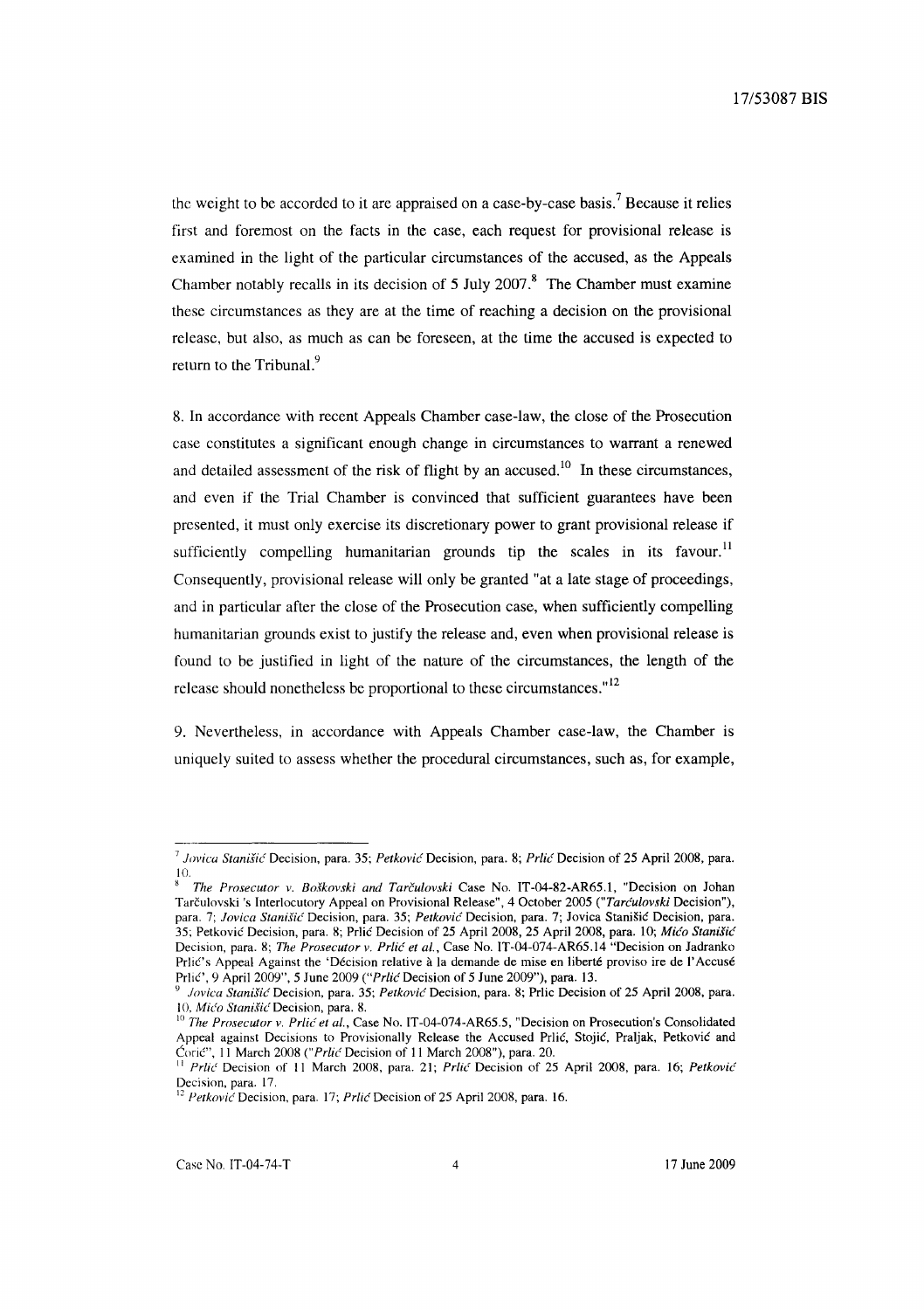the close of the Prosecution case, increase the risk of flight by the accused while on provisional release.<sup>13</sup>

## **IV. ARGUMENTS OF THE PARTIES**

10. In support of its Motion, the Petkovic Defence maintains that (1) the Accused Petkovic has complied with all the conditions set out when his previous provisional releases were granted,<sup>14</sup> (2) that the flight risk of the Accused Petković has not increased following the Chamber's decision pursuant to Rule 98 *his* of the Rules and that the principle of the presumption of innocence applies until the judgment is rendered;<sup>15</sup> (3) that the Accused Petkovic's personal situation and circumstances, set out in 13 points, notably the fact that he voluntarily surrendered to the Tribunal, and his conduct during the previous provisional releases, suggest that he did not and will not endanger a victim, witness or other person and that he is not a flight risk;<sup>16</sup> (4) that the Government of the Republic of Croatia has undertaken to ensure that the Accused Petkovic conforms to all conditions imposed by the Chamber should it decide to grant him provisional release and that the Government of Croatia has complied with its obligations in this respect during the previous provisional releases of the Accused Petković;<sup>17</sup> and (5) that finally, the Accused Petković pledges to abide by the conditions and restrictions imposed by the Chamber and proposes additional ones himself. $18$ 

11 On the basis of discrepancies related to the interpretation of criteria for "sufficiently compelling humanitarian reasons" in the case-law of the Appeals Chamber, notably in the decision rendered by the Chamber on 23 April 2008,<sup>19</sup> the Petkovic Defence submits that the existence of humanitarian reasons does not

<sup>&</sup>lt;sup>13</sup> Milutinović Decision, para. 15.

<sup>&</sup>lt;sup>14</sup> Motion, paras. 3-7.

<sup>&</sup>lt;sup>15</sup> Motion, paras. 9-10.

<sup>&</sup>lt;sup>16</sup> Motion, paras. 11-13.

<sup>17</sup> Motion, paras. 29-30 and *see also* Letter of Guarantee from the Ministry of Justice of the Republic of Croatia dated 14 May 2009 in Confidential Annex 4 attached to the Motion.

<sup>&</sup>lt;sup>18</sup> Motion, paras. 31-33.

<sup>&</sup>lt;sup>19</sup>Motion, paras. 15-16 referring to *The Prosecutor v. Prlić et al.*, Case No. IT-04-74-T-AR65.6, "Reasons for Decision on Prosecution's Urgent Appeal against "Decision relative a la demande de mise en liberté provisoire de l'accusé Pušić", 23 April  $2008$ .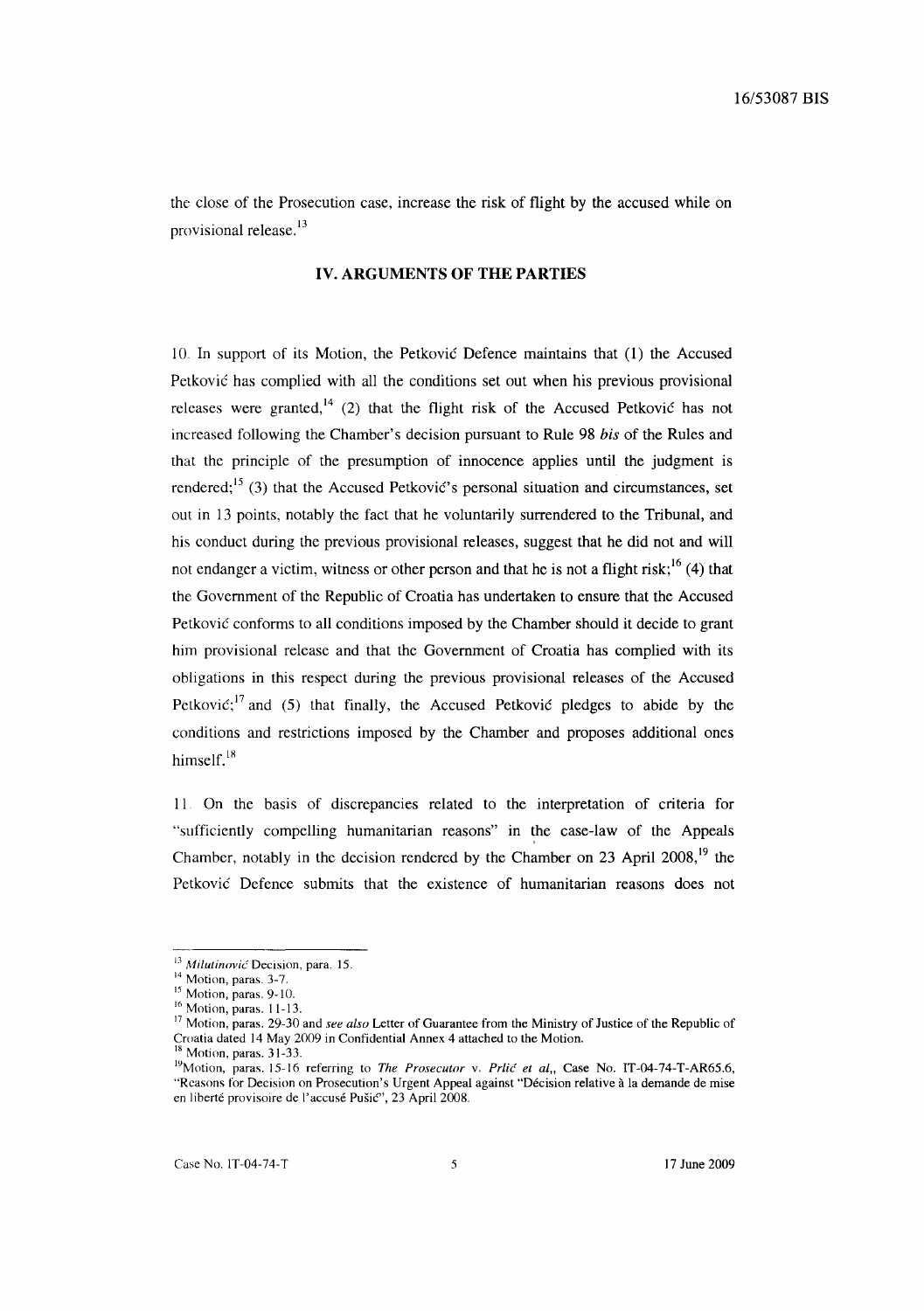constitute a requirement for the provisional release of an Accused once the Trial Chamber is satisfied that the conditions of Rule 65 (B) have been met.<sup>20</sup>

12. Nevertheless, in the event that the Chamber decides to follow the strict interpretation of the criteria set out in the Appeals Chamber's decision of 21 April  $2008<sup>21</sup>$ , the Petković Defence submits that the health of the Accused Petković's spouse, Milka Petkovic, the Accused's mother, Zorka Petkovic, and of the Accused Petkovic himself, constitute sufficiently compelling humanitarian reasons to justify the provisional release of the Accused Petkovic during the summer 2009 court recess.<sup>22</sup> The Petkovic Defence points out that these grounds are similar to the compelling humanitarian reasons invoked in the previous motion for provisional release during the  $2008/2009$  winter recess, with the exception of certain changes.<sup>23</sup> Notable amongst these changes is that the Accused Petkovic must undergo a postoperative medical exam in the Republic of Croatia. $^{24}$ 

13. The Petkovic Defence argues that due to the exceptional circumstances raised in its Motion, the provisional release of the Accused Petkovic to the Republic of Croatia during the summer 2009 court recess would be beneficial to the health of the Accused Petkovic's spouse, it would allow the Accused to visit his mother, whose health is equally precarious, and it would be beneficial to the health of the Accused Petković.<sup>25</sup>

14. In its Response, the Prosecution objects to the provisional release of the Accused Petkovic on the grounds, *inter alia,* that (1) the existence of court recess cannot be used as a reason to justify the provisional release of an accused;<sup>26</sup> (2) the risk of flight of the Accused Petkovic is too high due to the advanced stage of the proceedings and the past inadequacies of the surveillance provided by the Croatian authorities, notably the omission on the part of the Croatian authorities to transmit to the Chamber reports

 $20$  Motion, paras. 15-16.

<sup>21</sup> Motion, paras. 15 and 17 referring to *The Prosecutor v. Prlic et ai.,* Case No. IT-04-74-T-AR65.7,

<sup>&</sup>quot;Decision on "Prosecution's Appeal from Décision rélative à la Demande de mise en liberté provisoire de I' Accuse Petkovic" dated 31 March 2008", 21 April 2008, public.

<sup>&</sup>lt;sup>22</sup> Motion, paras. 17 and 19; Medical certificate for Milka Petkovic dated 5 May 2009 in Confidential Annex I attached to the Motion; Medical Certificate for Zorka Petkovic dated 11 May 2009 and 6 March 2009 in Confidential Annex 2 attached to the Motion; Medical Certificate of Milivoj Petkovic dated 12 February 2009, in Confidential Annex 3 attached to the Motion.

 $23$  Motion, para. 18. <sup>24</sup> Motion, paras. 27-28.

<sup>&</sup>lt;sup>25</sup> Motion, paras. 22-25 and 27-28.

 $26$  Response, paras. 2-3 and 11-13.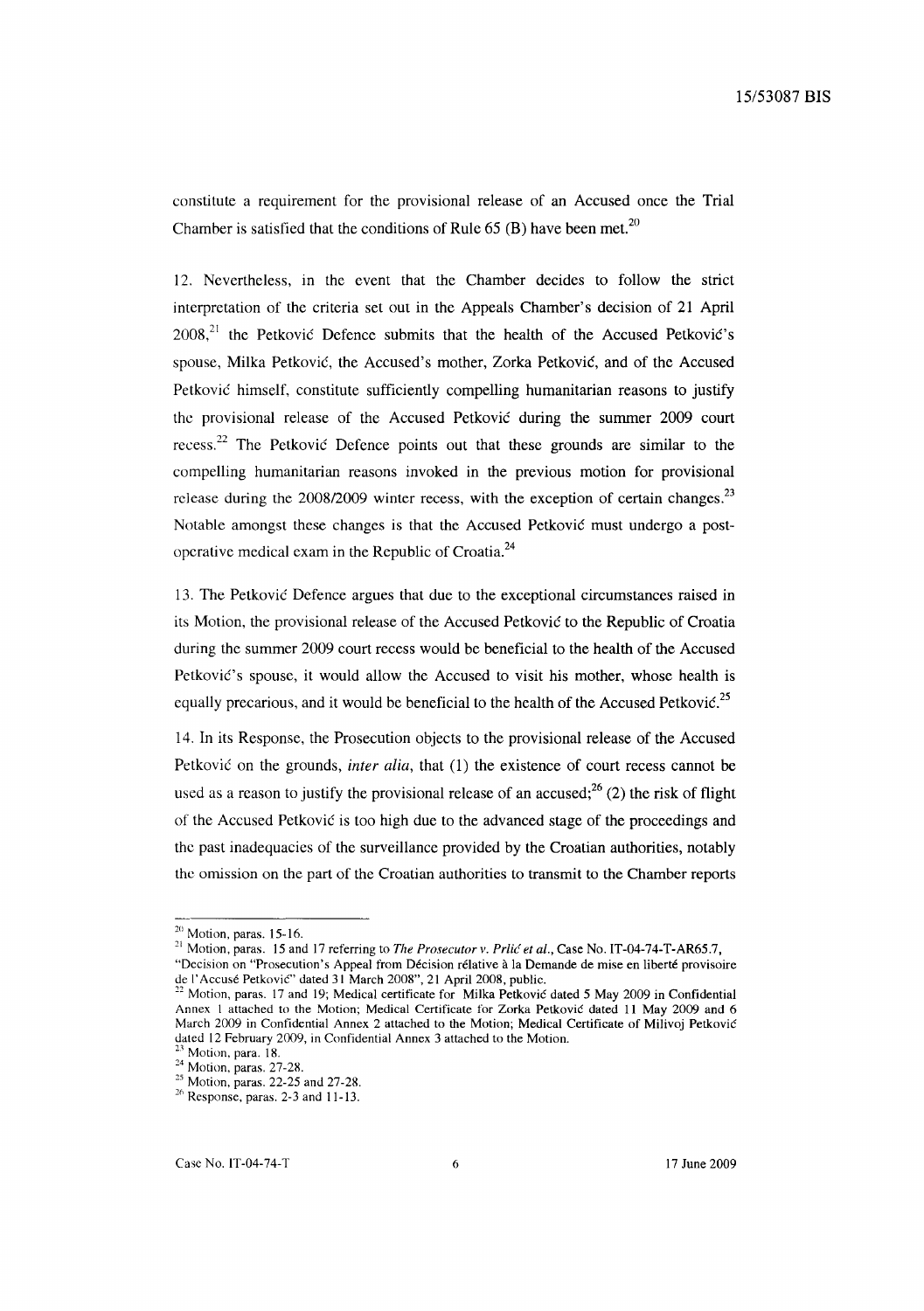testifying to the meeting between Witness Tomic and the Accused Prlic and Pusic during the previous provisional releases;  $27$  (3) finally, neither the considerations put forth by the Accused Petkovic, nor the documents supporting his provisional release constitute compelling humanitarian reasons that would justify the said Motion.<sup>28</sup>

15. With regards in particular to the humanitarian reasons submitted by the Accused Petkovic in support of the Motion, the Prosecution submits that two of those humanitarian grounds, namely the health of his spouse and his mother, are greatly similar to the reasons provided in the two previous requests for provisional release, which were denied by the Appeals Chamber for not being sufficiently compelling.<sup>29</sup> Consequently, according to the Prosecution, it is incumbent upon the Trial Chamber to determine whether the grounds of this Motion are of a "sufficiently different nature, or present a higher degree of gravity or a more acute level of urgency" than the reasons previously rejected by the Appeals Chamber.<sup>30</sup> Furthermore, the Prosecution adds that the Petkovic Defence did not provide any reasons or documents justifying that the post-operative medical exam, that the Accused Petkovic requests be performed in the Republic of Croatia, cannot be performed in The Netherlands.<sup>31</sup>

16. The Prosecution nevertheless argues that in the event that the Chamber decides to grant the Motion, the duration of the provisional release granted to the Accused Petkovic should be proportional and limited to the minimum period requested for the humanitarian reasons submitted by the said Accused in support of the Motion; that the provisional release of the Accused should be accompanied by strict conditions, similar or stricter than those imposed during the Accused's preceding provisional releases and should notably include the requirement of home confinement. $32$ 

Response, para. 33.

 $27$  Response, paras. 3 and 14-19.

<sup>&</sup>lt;sup>28</sup> Response, paras. 3, 20-21 and 29-35.

<sup>2~</sup> Response, paras. 30-33. *See also The Prosecutor v. Prlic et al.,* Case No. IT-04-74-AR65.5, "Decision on Prosecution's Consolidated Appeal Against Decisions to Provisionally Release the Accused Prlic, Stojic, Praljak, Petkovic et CoriC", 11 March 2008 ; *The Prosecutor v. Prlic et ai,* Case No IT-04-74-T-AR65.7, "Decision on "Prosecution's Appeal from Decision relative a la Demande de mise en liberté provisoire de l'Accusé Petković" dated 31 March 2008", 21 April 2008, public.

<sup>&</sup>lt;sup>31</sup> Response, para. 34.

<sup>12</sup> Response, paras. 4, 35, 37-43.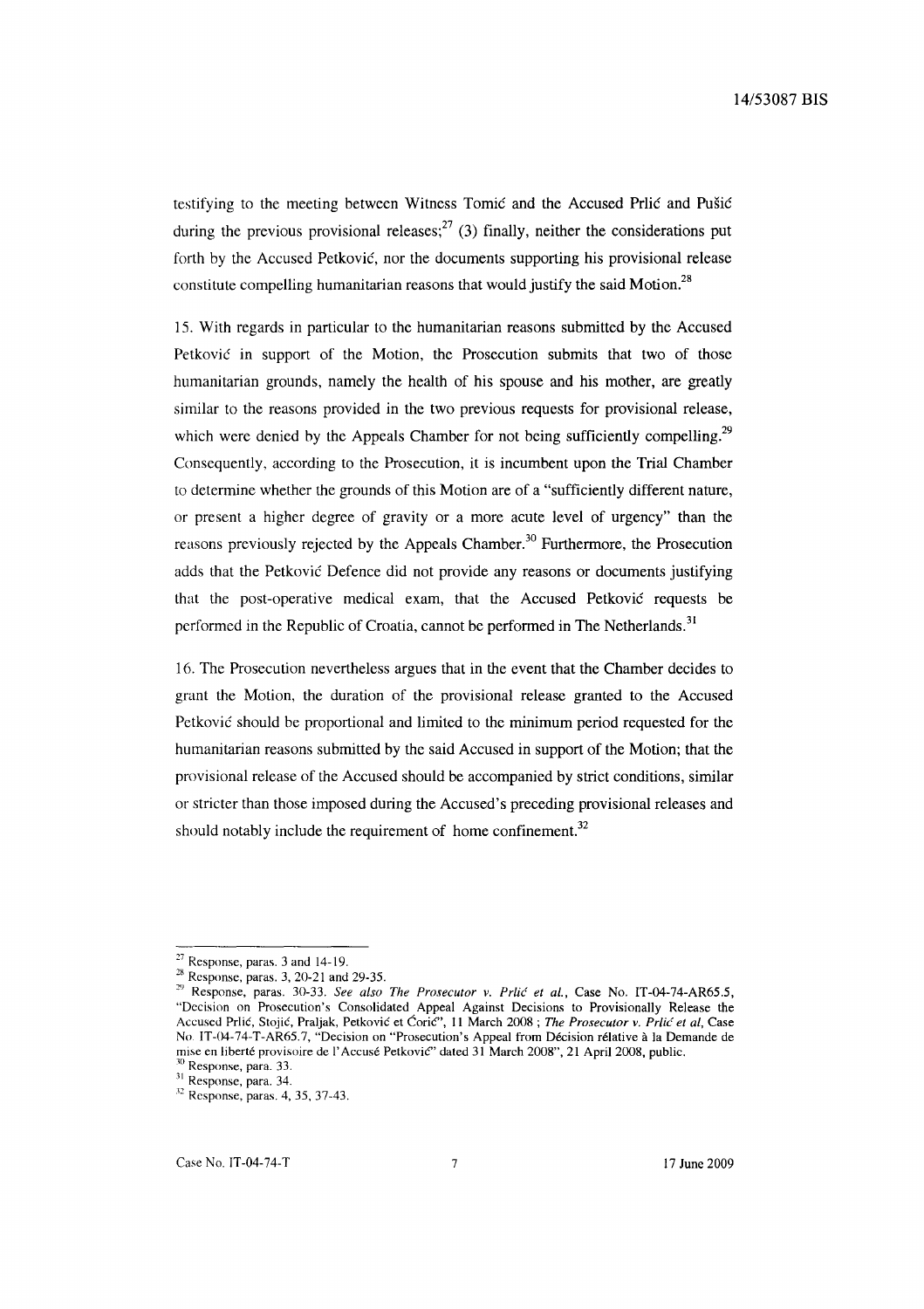17. Finally, in the event that the Chamber decides to grant the Motion, the Prosecution requests a stay of its decision until the Appeals Chamber has ruled on the appeal that the Prosecution intends to file. $^{33}$ 

## V. **DISCUSSION**

*18. In limine,* the Chamber notes that, in accordance with Rule 65 (B) of the Rules, the Government of the Kingdom of the Netherlands, the host country, informed the Chamber in its letter dated 12 June 2009 that it was not opposed to the procedure for a possible provisional release of the Accused Petković.<sup>34</sup>

19. In its letter of 14 May 2009, the Government of the Republic of Croatia supplied guarantees that the Accused Petkovic, should he be granted provisional release by the Chamber, will not influence or place in danger during his provisional release, victims, witnesses, or other persons, and will return to The Hague on the date ordered by the Chamber.35 The Chamber notes that in its letter dated 14 May 2009, the Government of the Republic of Croatia notes that a joint departure and arrival of those Accused on provisional release would be more efficient for both economic and security reasons.<sup>36</sup> The Chamber notes the wish expressed by the Republic of Croatia, and, even though mindful to preserve the good co-operation between the Tribunal and the Government of the Republic of Croatia, it is of the opinion that the security requirements and the proper conduct of the trial require that the departure and return of the accused for whom the Chamber has ordered or will order provisional release be carried out in several phases.

20. The Chamber notes that the Accused Petkovi} has respected all the conditions and guarantees imposed on him during his previous provisional release pursuant to the orders and decisions of the Trial Chambers rendered on 30 July 2004, $37$  26 June 2006,<sup>38</sup> 8 December 2006,<sup>39</sup> 11 June 2007,<sup>40</sup> 10 July 2007,<sup>41</sup> 29 November 2007,<sup>42</sup> 22

<sup>&</sup>lt;sup>33</sup> Response, par. 44.

<sup>&</sup>lt;sup>34</sup> Letter from the Dutch Ministry of Foreign Affairs regarding the provisional release of Milivoj Petkovic dated 12 June 2009.

Letter of Guarantee from the Ministry of Justice of the Republic of Croatia dated 14 May 2009 in Confidential Annex 4 attached to the Motion. *<sup>36</sup> lhid.* 

<sup>&</sup>lt;sup>37</sup> The Prosecutor v. Prlić et al., Case No. IT-04-74-PT, Order on Provisional Release of Milivoj Petkovic. 30 July 2004.

 $38$  Decision on Provisional Release of the Accused Petković, 26 June 2006, confidential.

<sup>&</sup>lt;sup>39</sup> Decision on Provisional Release of the Accused Petković, 8 December 2006, partially confidential.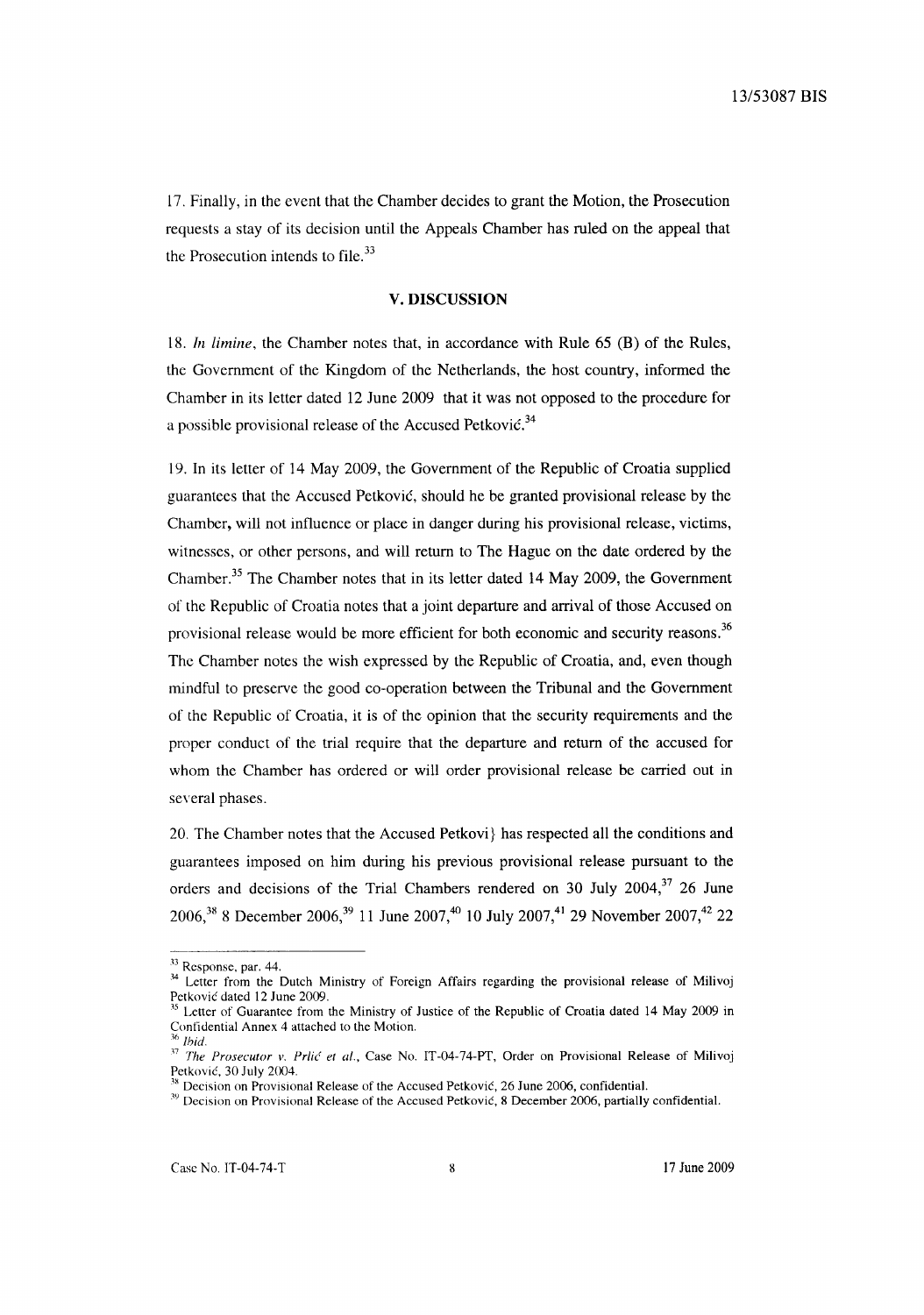April 2008,<sup>43</sup> 17 July 2008,<sup>44</sup> 5 December 2008,<sup>45</sup> and 29 January 2009.<sup>46</sup> Contrary to what the Prosecution argues,  $47$  the Chamber points out that the allegations of violations of the terms and conditions of the provisional release by Milivoj Petkovi}'s two co-accused will not have a bearing on the flight risk of the Accused Petkovi} and will not, in this case, pose a challenge to the guarantees provided by the Government of the Republic of Croatia. Furthermore, even though, according to the Appeals Chamber, the closing of the Prosecution case constitutes a significant change in circumstances to warrant a renewed and explicit consideration of the risk of flight posed by an accused, $48$  the Chamber deems that the guarantees against the risk of flight that may be imposed upon the Accused Petkovi} would neutralise any possible risk of flight. Regarding his respectful conduct during earlier provisional releases, the Chamber is assured that the Accused Petkovi}, if released, will appear for the continuation of his trial.

21. For these same reasons, should the Accused Petkovic be granted provisional release to the Republic of Croatia, the Chamber is of the opinion that the Accused Petković will not pose a danger to victims, witnesses and other persons.<sup>49</sup>

22. The Chamber recalls that, in order to establish whether the requirements of Rule 65 (B) of the Rules have been met, it must consider all the relevant factors which a reasonable Trial Chamber would be expected to consider in order to come to a decision.<sup>50</sup> In this case, the Chamber must also consider the fact that the Accused

<sup>40</sup> Decision on Provisional Release of the Accused Petković, 11 June 2007, public with Confidential Annex.

<sup>&</sup>lt;sup>41</sup> Order to Amend the Decision on the Motion for Provisional Release of the Accused Petković, 10 July 2007, confidential.

Decision on Provisional Release of the Accused Petković, 29 November 2007, public with confidential annexes.

<sup>&</sup>lt;sup>41</sup> Further Decision to the Decision on Provisional Release of the Accused Petković, 22 April 2008, confidential.

<sup>&</sup>lt;sup>44</sup> Decision on Provisional Release of the Accused Petković, 17 July 2008, public with confidential annex.

<sup>&</sup>lt;sup>43</sup> Decision on Provisional Release of the Accused Petković, 5 December 2008, public with confidential annex.

<sup>&</sup>lt;sup>46</sup> Decision on Urgent Motion for Provisional Release of the Accused Milivoj Petković to Undergo Major Surgery in Croatia, 29 January 2009, confidential and *ex parte* with confidential and *ex parte*  annex.

Response, paras. 14-19.

<sup>&</sup>lt;sup>48</sup> *Prlic* Decision of 11 Mars 2008, para. 20.

<sup>&</sup>lt;sup>49</sup> This risk is not assessed *in abstracto* – it has to be real. *Mićo Stanišić* Decision, para. 27.

<sup>50&</sup>lt;sup>50</sup> Mićo Stanišić Decision, para. 8; Jovica Stanišić Decision, para. 35; Petković Decision, para. 8; Prlić Decision of 25 April 2008, para. 10.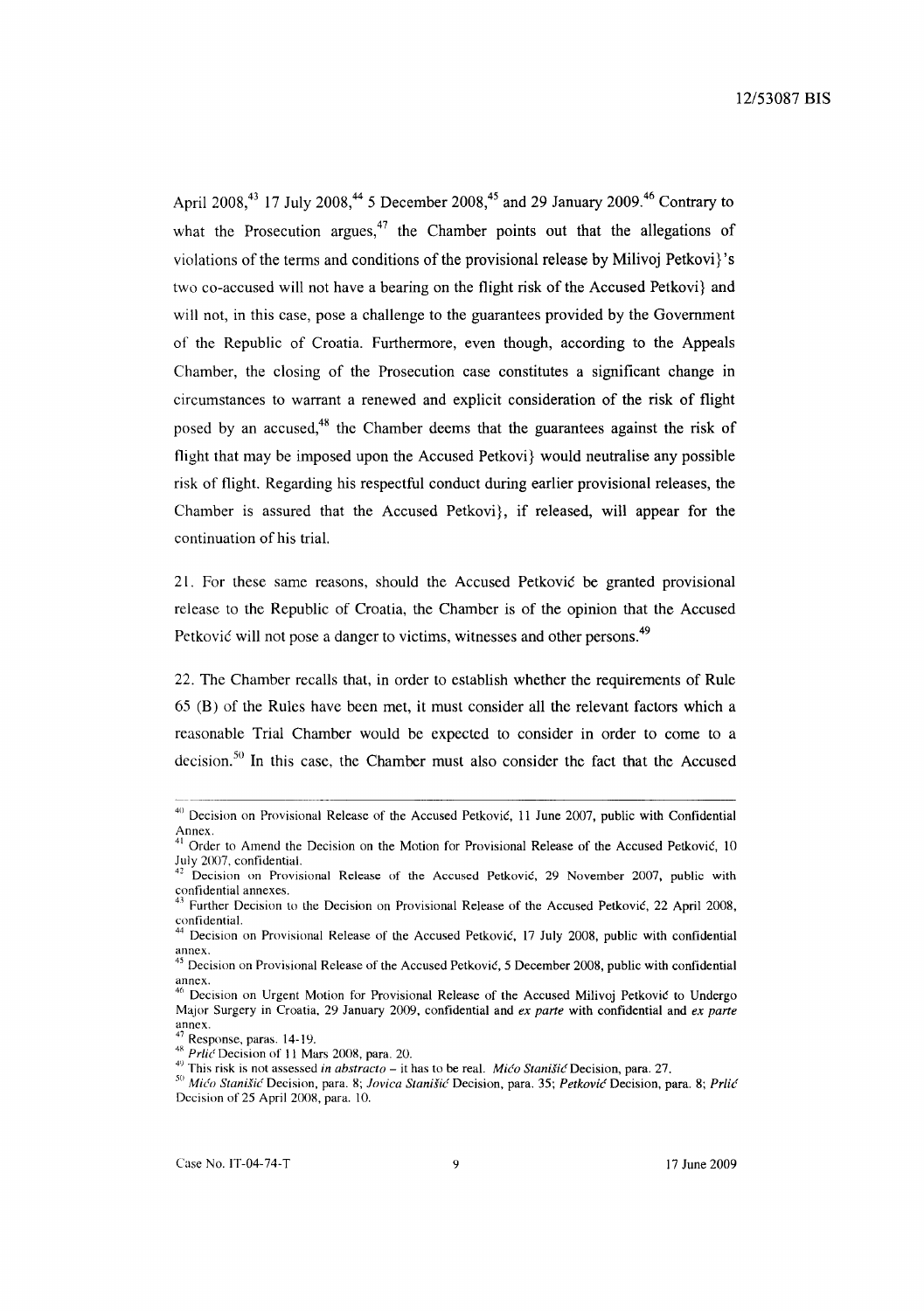Petkovic surrendered to the Tribunal voluntarily and his exemplary conduct before and during the proceedings, even after the close of the Prosecution case. Furthermore, the Chamber will suspend hearings during the summer court recess. Consequently, during this period there will be no legal activity taking place that would require the presence of the Accused Petkovic.

23. Nevertheless, according to the Appeals Chamber, regarding the stage of the proceedings and the close of the Prosecution case, the Chamber has the duty to determine, in addition, if the humanitarian grounds put forth by the Petkovic Defence are sufficiently compelling to justify the provisional release of the Accused Petković.<sup>51</sup>

24. In this respect, as indicated notably by the Appeals Chamber in its decision dated 5 June  $2009$ ,<sup>52</sup> the Chamber recalls that it has the duty to consider each request for provisional release in light of the particular circumstances of the Accused,<sup>53</sup> and that such an assessment is made at the time when it reaches its decision on provisional release, but it must also envisage as far as possible how the circumstances will have changed when the accused is to reappear before the Tribunal.<sup>54</sup> Consequently, as long as the Chamber considers that a ground raised by an accused  $-$  in light of his current situation  $-$  is sufficiently compelling, it may justify the provisional release of an accused.

25. With regards to the recent medical certificates presented by the Petkovic Defence in support of the Motion, the Chamber notes a deterioration of the mental health of the Accuse Petković's spouse, and a deterioration of his mother's mental health. The Chamber proceeded with an in-depth examination, contained in the confidential annex attached to this Decision, of the documents submitted by the Accused Petkovic in support of his Motion, and considers that the presence of the Accused Petkovic at his spouse's side during a short period may help her overcome her hardship. Moreover, the Chamber deems that the possibility of the Accused Petkovic seeing his mother would be of help to her. The Chamber also considers that a brief provisional release

<sup>51</sup>*PetkoviG'* Decision, para. 17; *Prlic* Decision of 25 April 2008, para. 16.

<sup>&</sup>lt;sup>52</sup> Prlic Decision of 5 June 2009, para. 13.

<sup>&</sup>lt;sup>53</sup> Tarčulovski Decision, para. 7; *Jovica Stanišić* Decision, para. 35; Petković Decision, para. 8; Prlić Decision of 25 April 2008, para. 10; Mićo Stanišić Decision, para. 8.

*<sup>54</sup> Jovica StanWc* Decision, para. 35; *Petkovic* Decision, para. 8; *Prlic* Decision of 25 April 2008, para. 10; Mico Stanišic Decision, para. 8.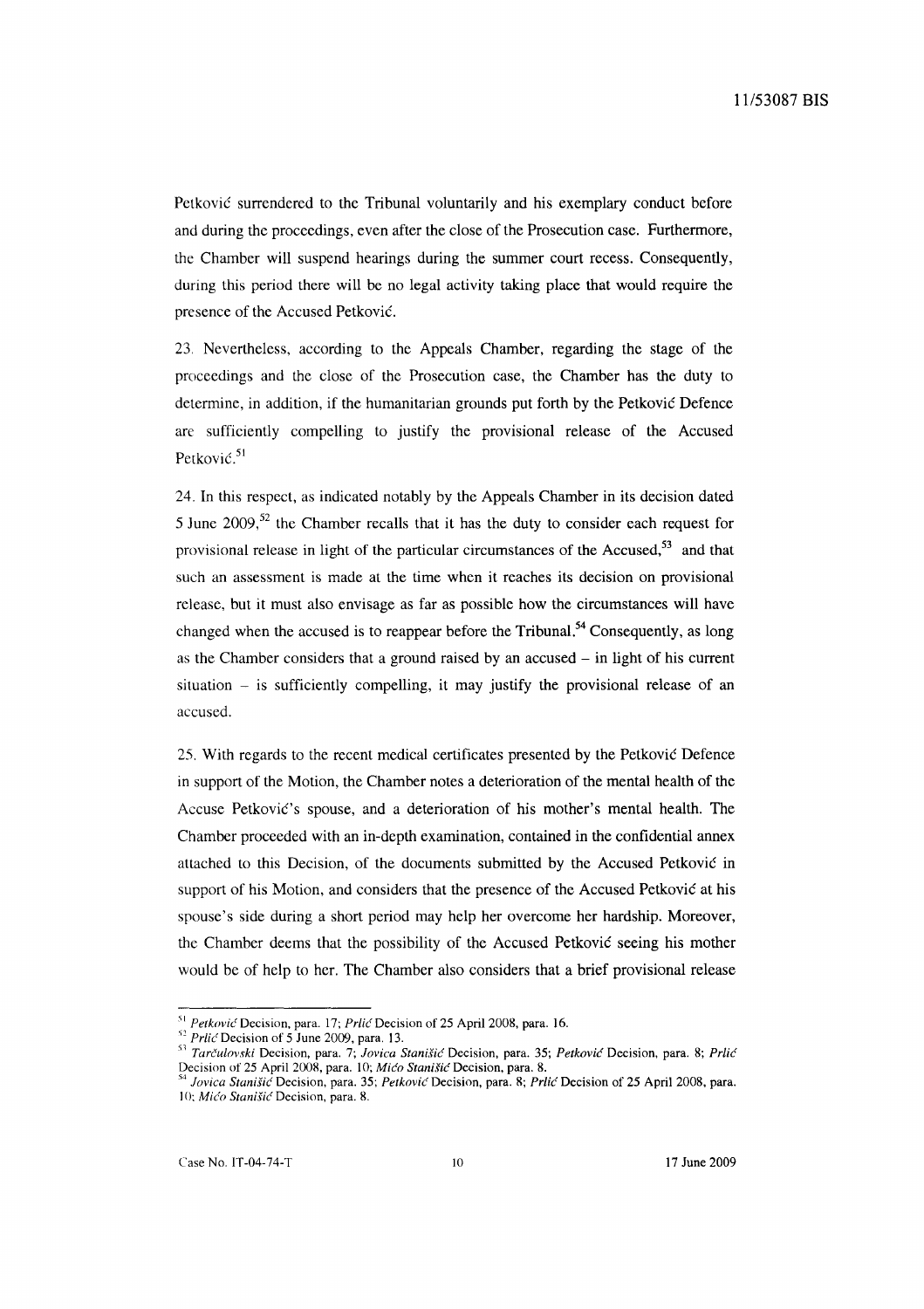for the Accused Petkovic in order to see his close family members who are ill would he heneficial for the emotional state of the Accused Petkovic. Therefore, the Chamber deems that the humanitarian grounds raised by the Petkovic Defence are sufficiently compelling to justify the provisional release of the Accused Petkovic. On the other hand, the Chamber does not consider that a post-operative medical exam in the Republic of Croatia constitutes sufficiently compelling humanitarian reasons to justify the provisional release of the said Accused unless it is demonstrated that such a check-up could not be performed in the Netherlands.

26. The Chamber also recalls that in keeping with the case-law of the Appeals Chamber, the length of provisional release at a late stage of the proceedings, and in particular after the close of the Prosecution case, must be proportional to the circumstances and to the sufficiently compelling humanitarian grounds that justify the provisional release.<sup>55</sup> Moreover, the Chamber recalls that the factors that it has to take into account affect not only the decision to grant or deny provisional release, but also, thc length of the stay, if appropriate. The Chamber must also find, *inter alia,* the proper balance between the nature and the weight of the circumstances justifying provisional release on humanitarian grounds and its duration.<sup>56</sup>

27. In the present case, the Accused Petkovic is requesting provisional release for as long a period as possible between 17 July 2009 and 16 August 2009.<sup>57</sup> The Chamber considers it necessary to limit the duration of the provisional release to a period of time not exceeding the time required for the Accused Petkovic to visit his ill spouse and mother, which will also include waiting periods related to the outward and return journey. The Chamber therefore deems that a provisional release not exceeding 12 days is proportionate to the gravity of the health of the Accused Petkovic's spouse and mother.

#### **V. CONCLUSION**

28. For these reasons, the Chamber is convinced that the Accused Petkovic offers sufficiently compelling humanitarian grounds and considers that a provisional release not exceeding 12 days (travel time included) is proportionate to the gravity of the

<sup>&</sup>lt;sup>55</sup> Petković Decision, para. 17; *Prlić* Decision of 25 April 2008, para. 16.

<sup>&</sup>lt;sup>56</sup> *Petković* Decision, para. 17; *Prlić* Decision of 25 April 2008, para. 18.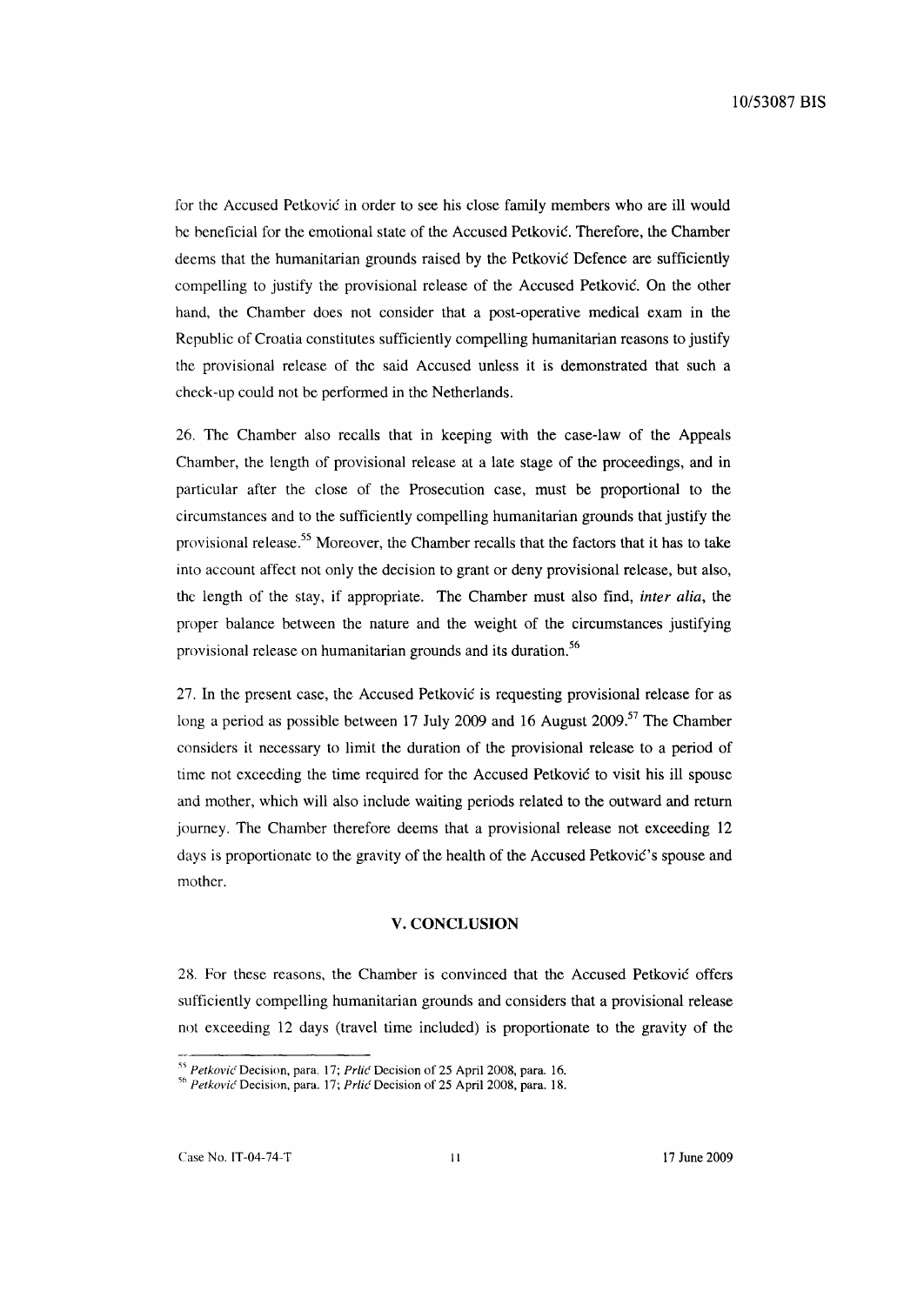health of the Accused Petkovic's spouse and mother. Consequently, in exercising its discretionary power, the Chamber decides to grant provisional release to the Accused Petković.

29. In view of the circumstance of the case and the advanced stage of the proceedings. the Chamber considers it necessary that the provisional release of the Accused Petković be limited to home confinement.<sup>58</sup> The Chamber decides that within these limits, the Croatian authorities are to carry out 24 hour surveillance of the Accused Petković during his stay and provide a situation report every three days.

30. As such, the Accused Petkovic will be released during these dates and according to the conditions set forth in the confidential annex attached to this Decision.

# **VI. DISPOSITION**

#### 31. **FOR THE FOREGOING REASONS,** the Chamber,

**PURSUANT TO** Rules 65 (B) and 65 (E) of the Rules,

**PARTIALLY GRANTS** the Motion,

**ORDERS** the provisional release of the Accused Petkovic during the dates and under the conditions set forth in the confidential annex attached to this Decision, **AND** 

**ORDERS** a stay of this Decision until the Appeals Chamber has ruled on the appeal that the Prosecution intends to file against this Decision.

Done in English and in French, the French version being authoritative.

<sup>&</sup>lt;sup>57</sup> Motion, paras. 33 and 34.

<sup>&</sup>lt;sup>38</sup> See confidential annex attached to this Decision.